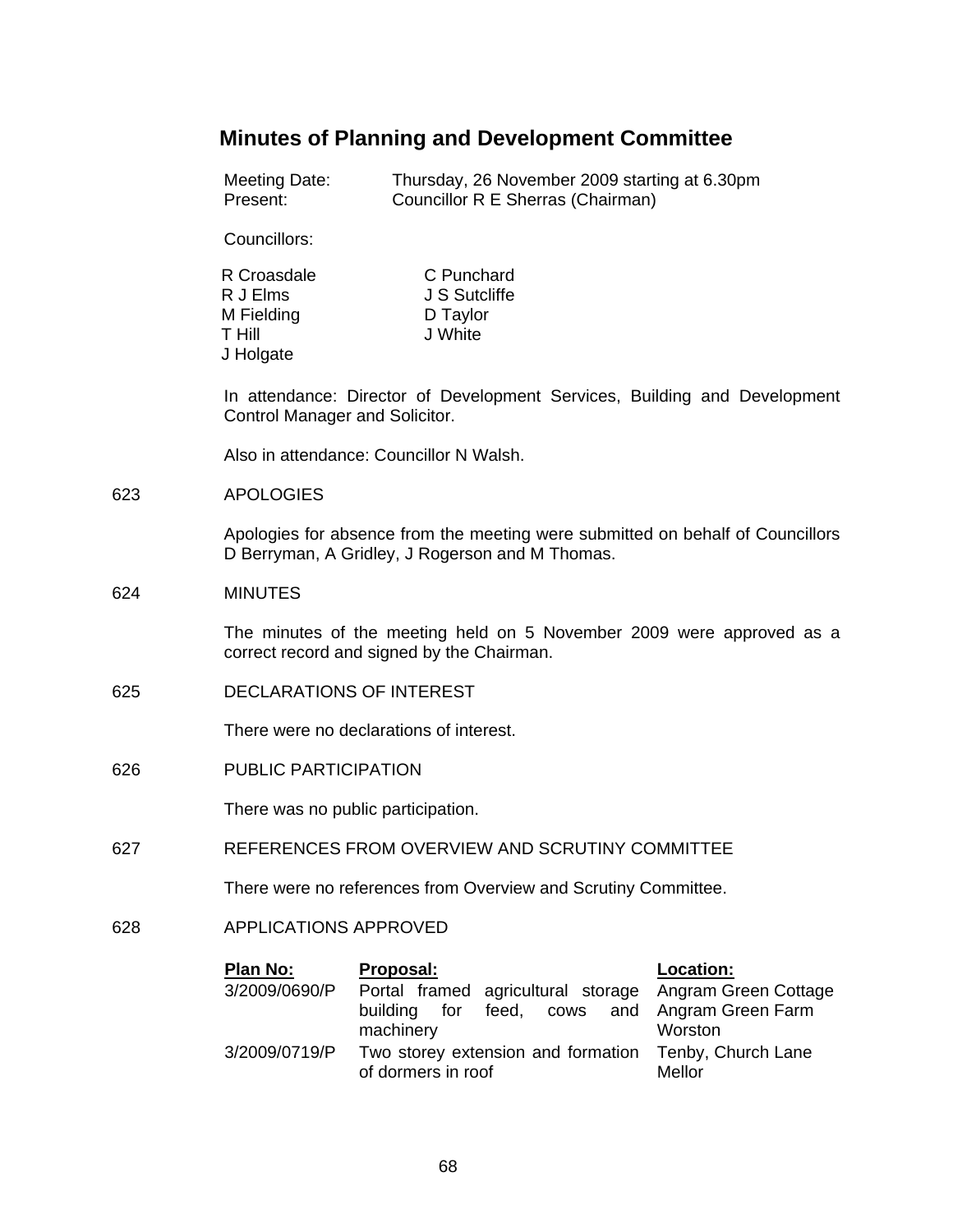| <b>Plan No:</b><br>3/2009/0749/P | Proposal:<br>Open fronted barn approx. 30m x<br>17m x 10m for storage of hay for two<br>horses                                                                                                                                                                                                                                   | Location:<br><b>Meadow Top</b><br>Lower Road<br>Longridge         |
|----------------------------------|----------------------------------------------------------------------------------------------------------------------------------------------------------------------------------------------------------------------------------------------------------------------------------------------------------------------------------|-------------------------------------------------------------------|
| 3/2009/0759/P                    | Make an exit out of the Chapel<br>forecourt wall for wheelchair users,<br>make a new path down to the<br>graveyard entrance, make good the<br>path to the back door of the Chapel<br>for toilets for the disabled to be in<br>ground floor room where the existing<br>toilets are. Toilets for disabled will<br>replace existing | Salem Congregational<br>Chapel<br><b>Martin Top</b><br>Rimington  |
| 3/2009/0764/P                    | Various<br>illuminated<br>and<br>non-<br>illuminated signs comprising three<br>fascia signs, one window vinyl, one<br>ATM header panel and one letterbox<br>cover plate                                                                                                                                                          | <b>Abbey National</b><br>1 Castle Street<br>Clitheroe             |
| 3/2009/0772/P                    | The addition of dormer windows to<br>the front and rear elevation                                                                                                                                                                                                                                                                | 7 Chesterbrook<br>Ribchester                                      |
| 3/2009/0773/P                    | Single storey extension to rear                                                                                                                                                                                                                                                                                                  | Paris House<br>12 Ramsgreave Road<br>Ramsgreave                   |
| 3/2009/0774/P                    | Retrospective application for change<br>use of agricultural land<br>to<br>οf<br>residential curtilage                                                                                                                                                                                                                            | Higher Cockleach Farm<br>Longridge Road<br>Thornley-with-Wheatley |
| 3/2009/0782/P                    | Steel framed agricultural storage<br>building                                                                                                                                                                                                                                                                                    | <b>Blackmoss Farm</b><br><b>Elmridge Lane</b><br>Chipping         |
| 3/2009/0785/P                    | Two semi-detached single garage<br>and residential curtilage extension.<br>One garage for the Barn and one for<br>no. 1 Chapel Brow with residential<br>curtilage to the Barn                                                                                                                                                    | Adjacent<br>1 Chapel Brow<br>Longridge                            |
| 3/2009/0790/P                    | Additional new window on the side 14 Buccleuch Close<br>elevation of a previously approved<br>planning application 3/2009/0036P                                                                                                                                                                                                  | Clitheroe                                                         |
| 3/2009/0793/P                    | Proposed swimming pool within the<br>barn adjacent                                                                                                                                                                                                                                                                               | <b>Waddington New Hall</b><br><b>Edisford Road</b><br>Waddington  |
| 3/2009/0799/P                    | Dormer window to front elevation                                                                                                                                                                                                                                                                                                 | 92 Fairfield Drive<br>Clitheroe                                   |
| 3/2009/0817/P                    | Proposed demolition of rear two<br>single<br>side<br>storey and<br>storey<br>extensions and proposed erection of<br>two storey side and single storey<br>rear extension                                                                                                                                                          | Derby Cottage<br><b>Chipping Road</b><br>Thornley-with-Wheatley   |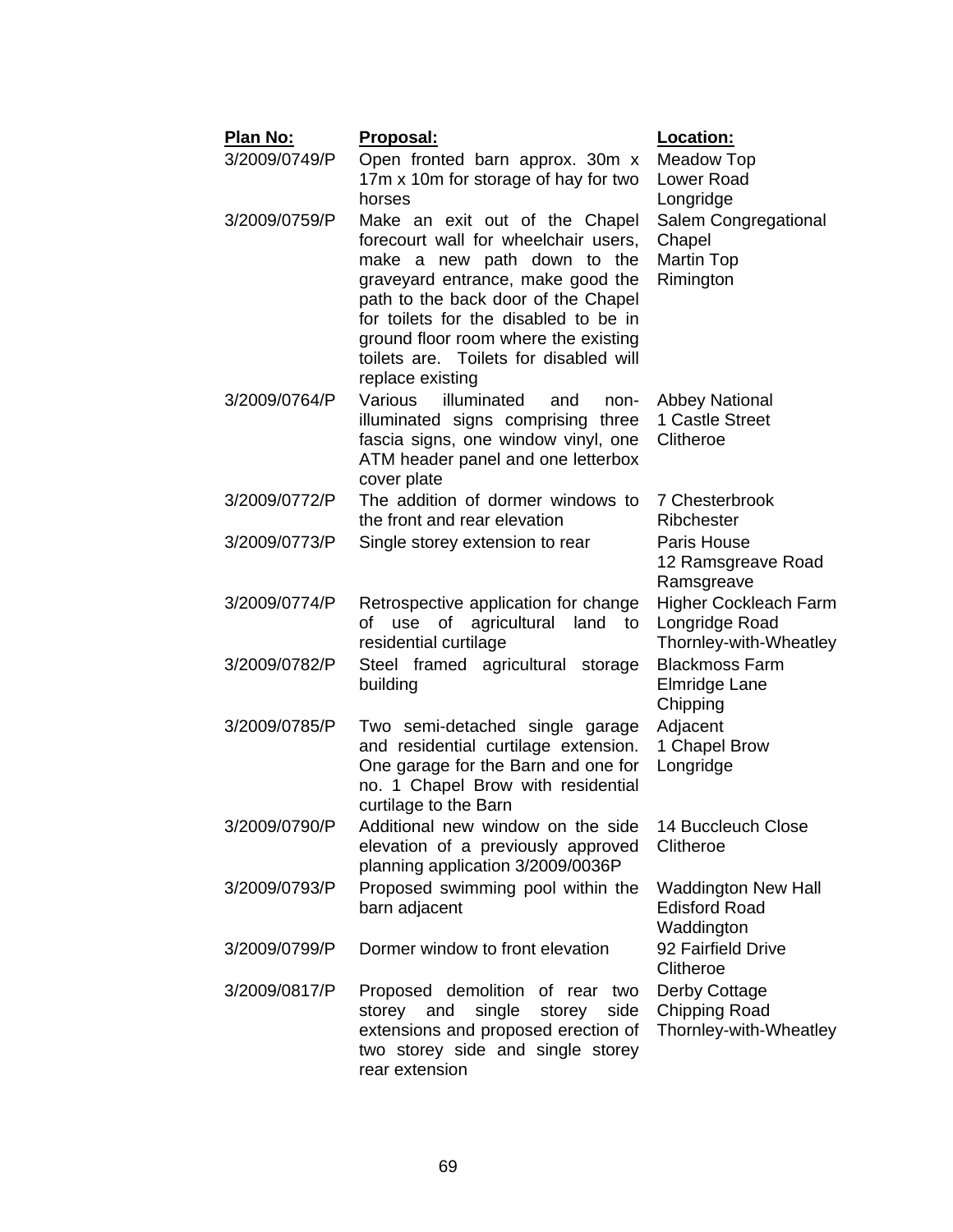| Plan No:      | Proposal:                                              | Location:             |
|---------------|--------------------------------------------------------|-----------------------|
| 3/2009/0823/P | Conservatory to side and extension                     | 16 Abbey Fields       |
|               | to rear elevations, to provide a<br>living/dining room | Whalley               |
| 3/2009/0838/P | Change of house type - previous                        | Crumpax Farm Cottage  |
|               | consent 3/2008/0717/P                                  | Crumpax Avenue        |
|               |                                                        | Longridge             |
| 3/2009/0861/P | Creation of an outdoor classroom                       | Longridge<br>Primary  |
|               | with timber gazebo, raised planters                    | School                |
|               | & new 1.2m high timber perimeter                       | Berry Lane            |
|               | fence                                                  | Longridge             |
| 3/2009/0863/P | Erection of steel framed agricultural                  | House<br>land at Lees |
|               | umbrella building to cover existing                    | Farm                  |
|               | livestock corral/handling pens.                        | <b>Cow Ark</b>        |

## 629 APPLICATIONS REFUSED

| <u>Plan No:</u> | Proposal:                                                                                                                                                                          | Location:                                              | <u>Reasons for</u><br><b>Refusal</b>                                                                                                                                       |
|-----------------|------------------------------------------------------------------------------------------------------------------------------------------------------------------------------------|--------------------------------------------------------|----------------------------------------------------------------------------------------------------------------------------------------------------------------------------|
| 3/2009/0703/P   | Single storey<br>side<br>extension,<br>two<br>storey<br>rear<br>extension<br>with<br>single<br>storey<br>and<br>conservatory<br>study area<br>and a<br>front<br>porch<br>extension | The Hey Moo<br><b>Elswick Farm</b><br>Mellor           | <b>Policies</b><br>G1,<br>$ENV3, H17 - over$<br>large,<br>unsympathetic<br>extensions<br>to<br>of<br>detriment<br>converted<br>barn<br>visual<br>and<br>amenities of area. |
| 3/2009/0779/P   | Proposed mixed use<br>agricultural building<br>livestock<br>for<br>and<br>storage                                                                                                  | Lower Warble Hey<br>Fm<br><b>Barker Lane</b><br>Mellor | G5, ENV3, ENV4,<br>$PPG 2 - No$<br>agricultural<br>justification<br>resulting in further<br>development to<br>the visual<br>detriment of the<br>locality                   |
| 3/2009/0815/P   | Single dwelling and<br>detached<br>two<br>car<br>the<br>garage<br>at<br>caravan site                                                                                               | Romani<br>Longsight Road<br>Clayton-le-Dale            | G5, ENV3, H2 -<br>creation of a new<br>dwelling<br>in<br>the<br>open countryside<br>with<br>insufficient<br>justification to the<br>detriment of visual<br>amenities.      |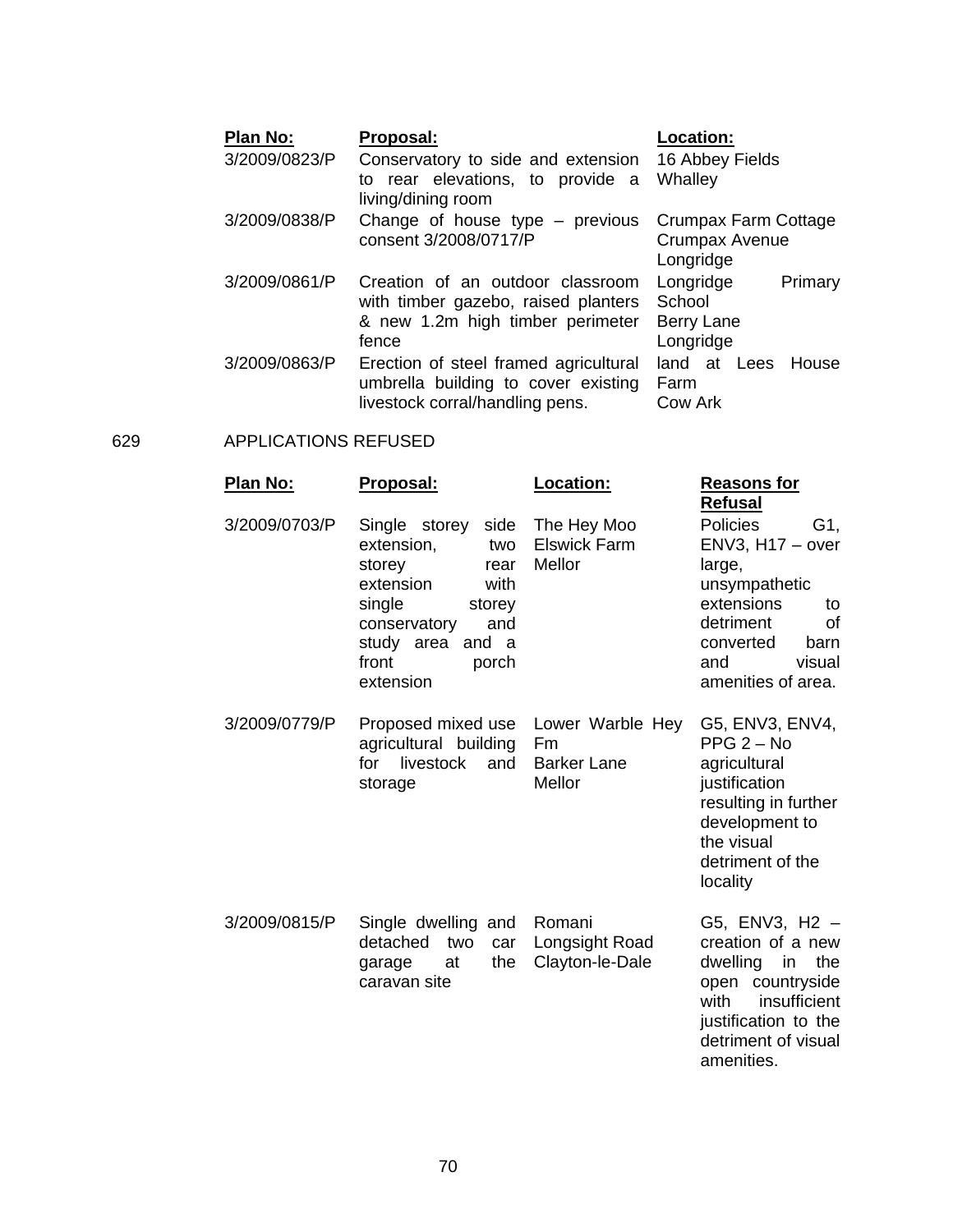|     | Plan No:                        | Proposal:                                                       | Location:                                                  | <b>Reasons for</b><br><b>Refusal</b>                                                                                                                                       |
|-----|---------------------------------|-----------------------------------------------------------------|------------------------------------------------------------|----------------------------------------------------------------------------------------------------------------------------------------------------------------------------|
|     | 3/2009/0844/P                   | Construction<br>of<br>a<br>single garage<br>for<br>domestic use | <b>Carr Meadow Barn</b><br>Carr Lane<br><b>Balderstone</b> | Policies<br>G1,<br>H <sub>17</sub><br>ENV3.<br>detrimental<br>impact<br>on<br>character<br>and<br>setting of barn to<br>the detriment of<br>amenities<br>visual<br>of area |
| 630 | <b>SECTION 106 APPLICATIONS</b> |                                                                 |                                                            |                                                                                                                                                                            |
|     | Plan No:                        | <b>Proposal/Location:</b><br>None                               |                                                            | <b>Progress:</b>                                                                                                                                                           |

631 AGRICULTURAL NOTIFICATIONS WHERE PLANNING CONSENT WILL **NOT** BE NECESSARY

| Plan No:      | Proposal:                                                                                                            | <b>Location:</b>  |
|---------------|----------------------------------------------------------------------------------------------------------------------|-------------------|
| 3/2009/0847/P | Erection of an open fronted portal Lower Monubent Farm<br>framed general purpose storage Hellifield Road<br>building | Bolton-by-Bowland |

632 CERTIFICATE OF LAWFULNESS FOR A PROPOSED USE OR DEVELOPMENT

| <b>Plan No:</b> | Proposal:                                                                                                                                         | <b>Location:</b> |
|-----------------|---------------------------------------------------------------------------------------------------------------------------------------------------|------------------|
| 3/2009/0825/P   | Certificate of Lawfulness for the 68 St Mary's Garden<br>proposed building of a dormer Mellor<br>extension to the rear to create two<br>bedrooms  |                  |
| 3/2009/0858/P   | Application for Certificate of 20 Sydney Avenue<br>Lawfulness for a proposed single Whalley<br>storey side extension to provide a<br>utility room |                  |

633 APPEALS UPDATE

| <b>Application</b>             | <b>Date</b>                 | Applicant/Proposal/                                                                      |               | Type of       | Date of          | <b>Progress:</b>                   |
|--------------------------------|-----------------------------|------------------------------------------------------------------------------------------|---------------|---------------|------------------|------------------------------------|
| <u>No:</u><br>3/2009/0025<br>D | <b>Received:</b><br>28.7.09 | Site:<br>Mr C Thorne<br>Retrospective<br>application for a garden<br>fence<br>Queen<br>6 | <b>Street</b> | Appeal:<br>WR | Inquiry/Hearing: | <b>AWAITING</b><br><b>DECISION</b> |
|                                |                             | Clitheroe                                                                                |               |               |                  |                                    |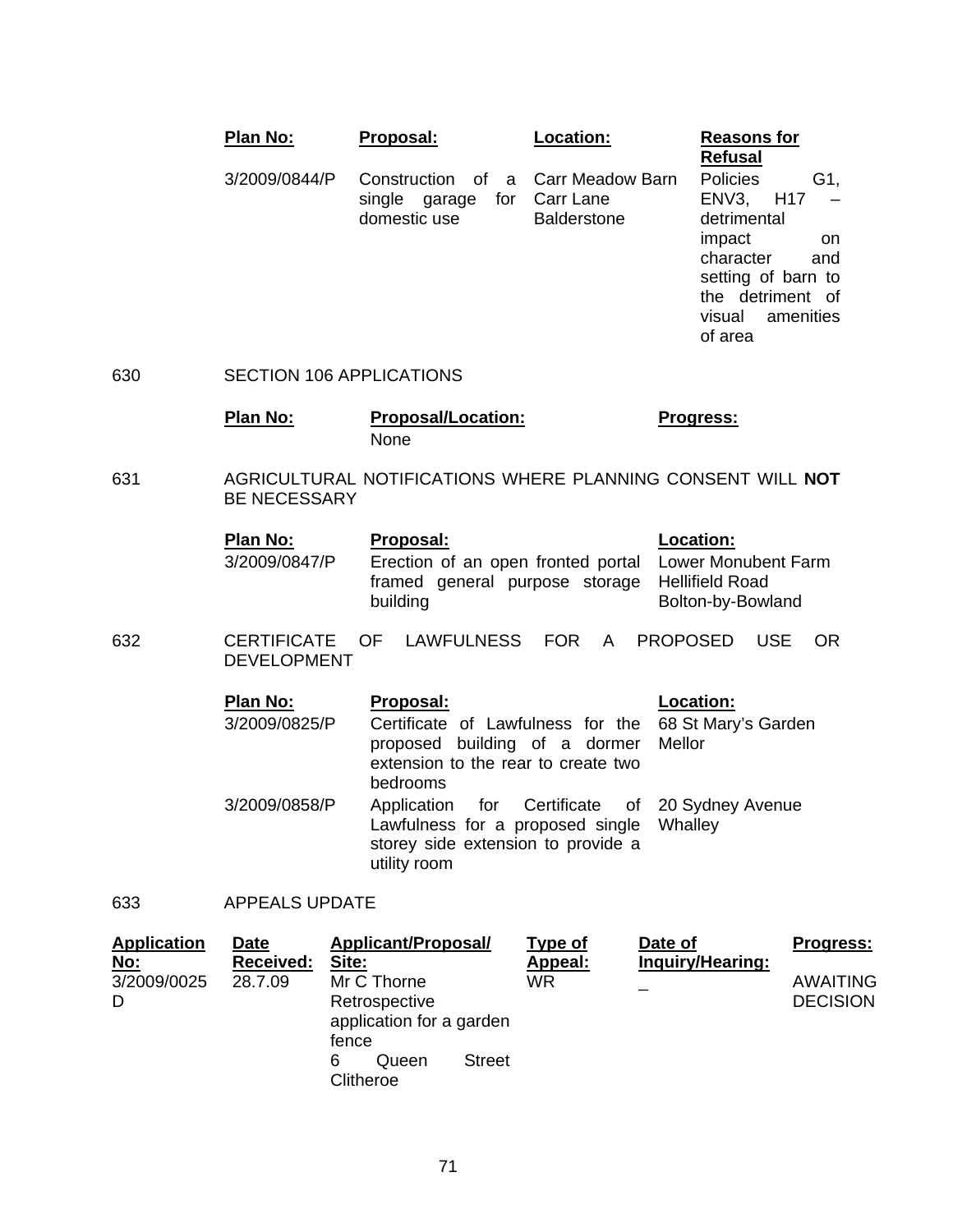| <b>Application</b><br><u>No:</u><br>3/2008/1029 | <b>Date</b><br>Received:<br>10.8.09 | <b>Applicant/Proposal/</b><br>Site:<br>Withgill Farm Ltd                                                                                                                                                                                                                   | <u>Type of</u><br><u>Appeal:</u> | Date of<br><u>Inquiry/Hearing:</u><br>Hearing<br>to<br>be                   | Progress:<br><b>AWAITING</b>                                 |
|-------------------------------------------------|-------------------------------------|----------------------------------------------------------------------------------------------------------------------------------------------------------------------------------------------------------------------------------------------------------------------------|----------------------------------|-----------------------------------------------------------------------------|--------------------------------------------------------------|
| D                                               |                                     | Construction<br>of<br>2no.<br>agricultural<br>workers<br>dwellings, extension of<br>track<br>farm<br>and<br>alterations to access<br>and parking layouts<br><b>Withgill Farm</b><br>Mitton                                                                                 |                                  | 27.10.09,<br>held<br>commencing<br>at<br>10am                               | <b>DECISION</b>                                              |
| 3/2009/0463<br>Not yet<br>determined            | 26.8.09                             | East<br>Lancashire<br>Developments Ltd<br>Erection<br>οf<br>three<br>terraced houses, one<br>detached<br>dormer<br>bungalow with private<br>car park and diversion<br>οf<br>existing<br>sewer<br>(Resubmission)<br>Land at<br>Greenacres/Tennyson<br>Avenue<br>Read        | WR                               |                                                                             | Site visit<br>26.11.09<br><b>AWAITING</b><br><b>DECISION</b> |
| 3/2008/0674<br>& 0675<br>D                      | 27.8.09                             | Civil WR<br>John<br>Reilly<br><b>Engineering Ltd</b><br>Proposed alterations to<br>boundary wall<br>listed<br>including the creation<br>of a new access point<br>and track to serve stud<br>farm<br>The Stud Farm<br><b>Woodfold Park</b><br><b>Further Lane</b><br>Mellor |                                  | <b>Now</b><br>to<br>be<br>determined under<br>the written reps<br>procedure | Awaiting site<br>visit                                       |
| 3/2009/0466<br>D                                | 10.9.09                             | Mr John Bailey & Miss WR<br><b>Kirsty Sellers</b><br>Erection of two storey<br>extension<br>rear<br>and<br>additional<br>accommodation<br>for<br>dependent relatives<br>Dean Slack Head<br>Smalden Lane<br>Grindleton                                                      |                                  |                                                                             | Awaiting site<br>visit                                       |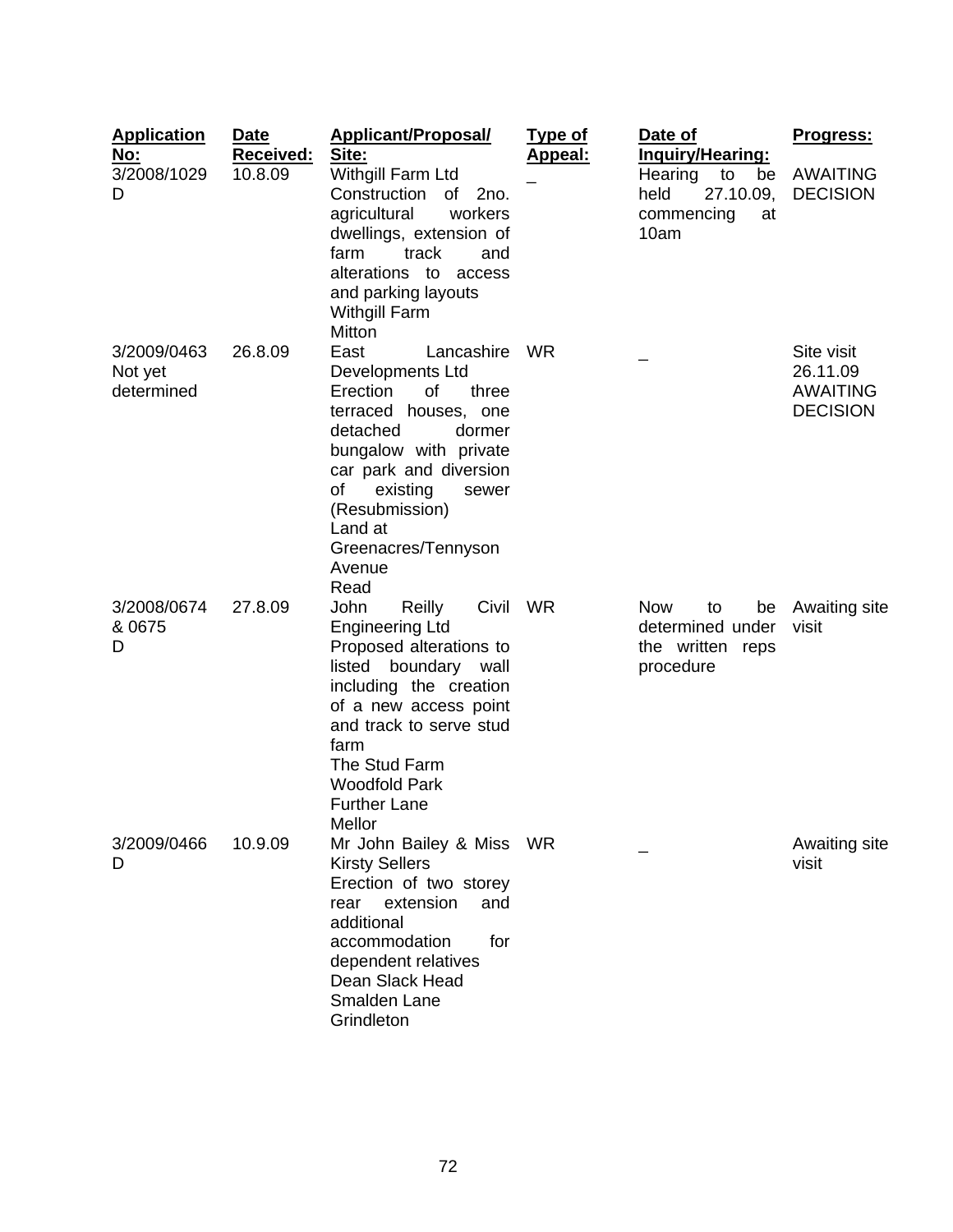| <b>Application</b><br><u>No:</u> | <b>Date</b><br>Received: | <b>Applicant/Proposal/</b><br>Site:                                                                                                                                                                            | <b>Type of</b><br>Appeal:  | Date of<br>Inquiry/Hearing:        | Progress:                                                                                                          |
|----------------------------------|--------------------------|----------------------------------------------------------------------------------------------------------------------------------------------------------------------------------------------------------------|----------------------------|------------------------------------|--------------------------------------------------------------------------------------------------------------------|
| 3/2009/0321<br>O                 | 16.9.09                  | Mr Terry Griffiths<br>Erection<br>of<br>a<br>new<br>industrial unit (class B2<br>use) at the rear of the<br>existing industrial unit<br>Unit 3<br>90 Berry Lane<br>Longridge                                   | <b>WR</b>                  |                                    | Awaiting site<br>visit                                                                                             |
| 3/2009/0079<br>D                 | 25.9.09                  | <b>Mrs Christine Verity</b><br>Proposed single storey<br>garden room to front<br>elevation<br><b>Holkers Cottage</b><br><b>Whins Lane</b><br>Read                                                              | <b>WR</b>                  |                                    | Awaiting site<br>visit                                                                                             |
| 3/2009/0383<br>& 0384<br>C       | 8.10.09                  | Individual Inns Ltd<br>Extension to first floor<br>to form bedrooms and<br>associated<br>works<br>(Resubmission)<br>The<br>Spread<br>Eagle<br>Hotel<br>Sawley                                                  | With<br>reference to       |                                    | Awaiting site<br>visit                                                                                             |
| 3/2009/0352<br>D                 | 2.11.09                  | Mr H Berry<br>Retention<br>οf<br>agricultural<br>workers<br>dwelling and residential<br>curtilage for temporary<br>period of three years<br>Lower Monubent Farm<br><b>Hellifield Road</b><br>Bolton-by-Bowland |                            | Hearing $-$ date to<br>be arranged | Notification<br>letter sent<br>5.11.09<br>Questionnaire<br>sent 12.11.09<br>Statement to<br>be sent by<br>10.12.09 |
| 3/2009/0631<br>D                 | 5.11.09                  | Mr & Mrs J Hayes<br>First floor extension to<br>side of dwelling<br>Seedalls Barn<br><b>Easington Road</b><br><b>Cow Ark</b>                                                                                   | House-<br>holder<br>Appeal |                                    | Notification<br>letter sent<br>6.11.09<br>Questionnaire<br>sent 9.11.09                                            |

## 634 PLANNING APPLICATIONS

 1. APPLICATION NO: 3/2009/0400/P (GRID REF: SD 363813 431311) PROPOSED EXTENDING EXISTING USE OF THE SITE TO INCLUDE PARKING OF PLANT HIRE VEHICLES (VANS, WAGONS/TRAILERS) INCLUDING BULK HAULAGE WORK (PART RETROSPECTIVE) AND STORAGE OF MATERIALS IN CONNECTION WITH CIVIL ENGINEERING CONTRACTING AT MONKS CONTRACTORS LTD, MYERSCOUGH SMITHY ROAD, MELLOR BROOK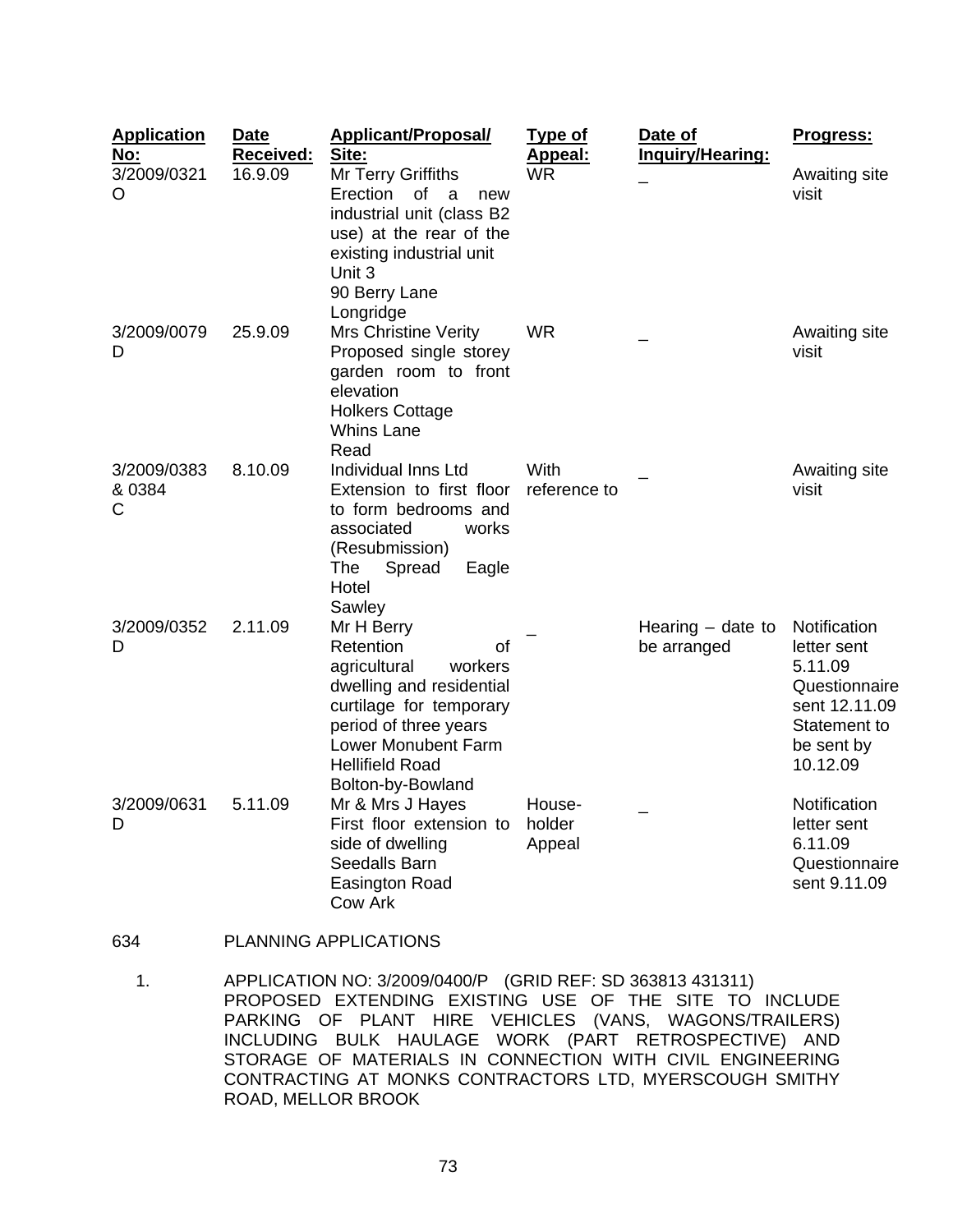Councillor Walsh was given permission to speak and address the Committee.

GRANTED subject to the following condition(s):

1. The development must be begun no later than the expiration of three years beginning with the date of this permission.

 REASON: Required to be imposed in pursuance to Section 91 of the Town and Country Planning Act 1990.

2. This permission shall be implemented in accordance with the proposal as amended by plan received on the 9 September 2009.

 REASON: As the amended plan shows a detailed layout for the parking of vehicles within the site and the location of service areas which need to be adhered to in the interests of highway safety and to comply with Policy G1 of the Ribble Valley Districtwide Local Plan.

3. The different types of vehicles shall only be parked in their specific designated areas as shown on the approved amended plan. No parking of any vehicles shall take place within the area of the site to be occupied by the approved (but not yet built) unit 2 and the hardcore service area for that unit until the requirements of condition No 4 of this permission have been satisfied.

 REASON 3: In the interest of highway safety and residential amenity and to comply with Policy G1 of the District wide local plan.

4. Within one month of the date of this permission, a scheme of landscaping/screen planting in the north eastern corner of the site and extending along the length of the eastern site boundary shall be submitted to and approved in writing by the Local Planning Authority. The scheme shall indicate the types and number of trees and shrubs to be planted and their distribution on the site.

 The approved landscaping/screen planting scheme shall be implemented in the planting season November 2009 to March 2010 and, thereafter, shall be maintained for a period of not less than five years to the satisfaction of the Local Planning Authority. This maintenance shall include the replacement of any tree or shrub which is removed, or dies, or is seriously damaged, or becomes seriously diseased, by a species of similar size to those originally planted.

 REASON: In the interests of the amenities of the area and to comply with Policy G1 of the Ribble Valley Districtwide Local Plan.

5. No permission is hereby implied or granted for the floodlights that have been affixed to the existing building, and no further external lights shall be fitted anywhere within the site unless a further planning permission has first been granted in respect thereof.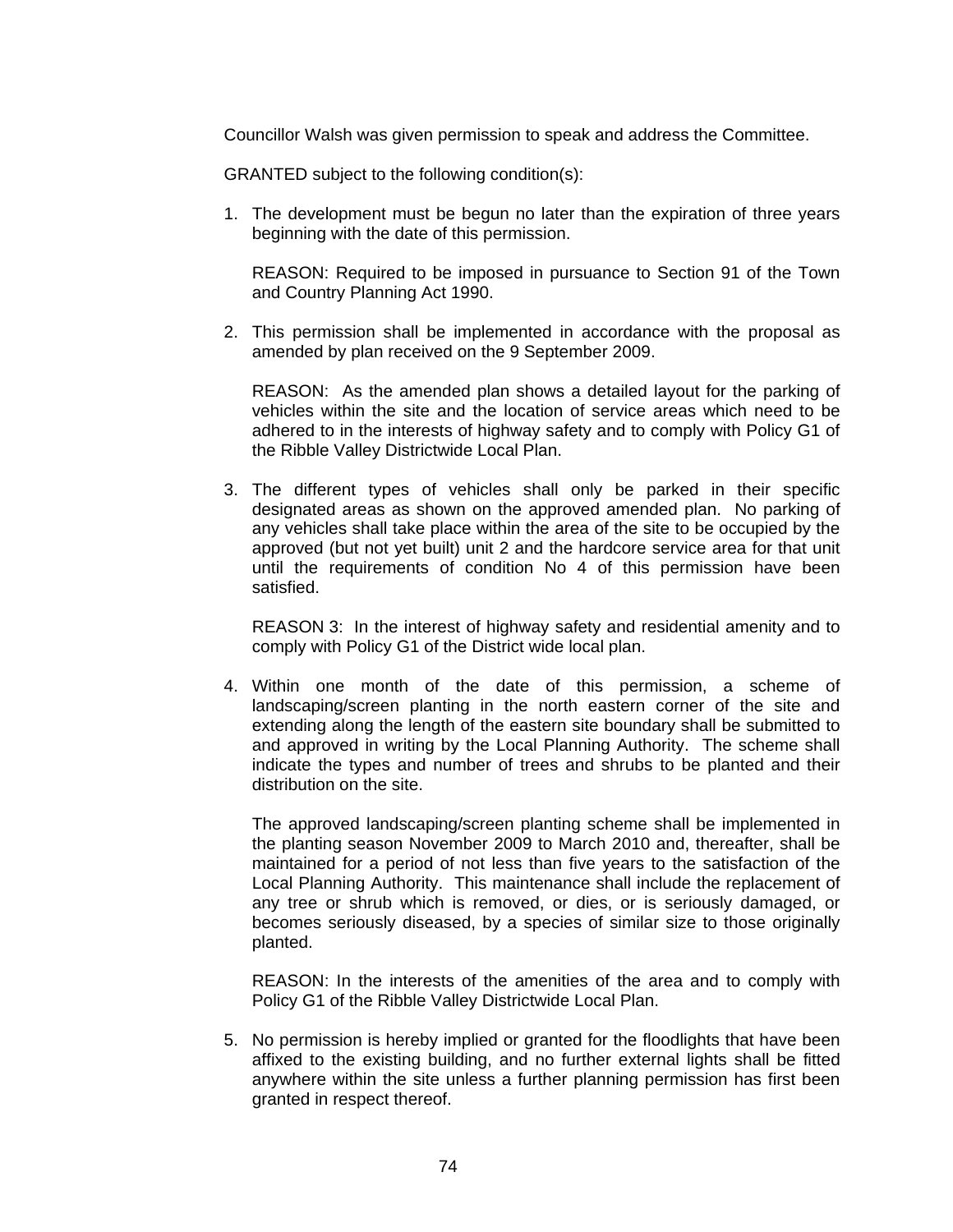REASON: In order that the Local Planning Authority can exercise control over external lighting in the interests of visual amenity and the amenities of nearby residents, and to comply with Policy G1 of the Ribble Valley Districtwide Local Plan.

6. There shall be no outside storage of materials except within the area notated 'contracting materials' on the approved plan.

 REASON: For the avoidance of doubt and in the interests of visual amenity and to comply with Policy G1 of the Ribble Valley Districtwide Local Plan.

7. No materials shall at any time be stored and no vehicles shall at any time be parked on any of the designated service areas and vehicle manoeuvring areas within the site.

 REASON: In order to ensure that these areas are retained permanently available for the manoeuvring of vehicles in the interests of highway safety and to comply with Policy G1 of the Ribble Valley Districtwide Local Plan.

 2. APPLICATION NO: 3/2009/0731/P (GRID REF: SD 365018 430865) PROPOSED EXTENSION TO PROVIDE TWO CLASSROOMS AND ENTRANCE, ALTERATIONS TO GATEWAY ACCESS AND CAR PARK RELOCATION AT ST MARY'S CE SCHOOL, BRUNDHURST FOLD, MELLOR

GRANTED subject to the following condition(s):

1. The development must be begun no later than the expiration of three years beginning with the date of this permission.

 REASON: Required to be imposed in pursuance to Section 91 of the Town and Country Planning Act 1990.

2. This permission shall be implemented in accordance with the proposal as amended by letter and plan received on the 5 October which detail revised parking arrangements and show the relationship between the site and surrounding properties.

 REASON: For the avoidance of doubt since the proposal was the subject of agreed amendments.

3. Precise specifications or samples of walling and roofing materials and details of any surface materials to be used including their colour and texture shall have been submitted to and approved in writing by the Local Planning Authority before their use in the proposed works.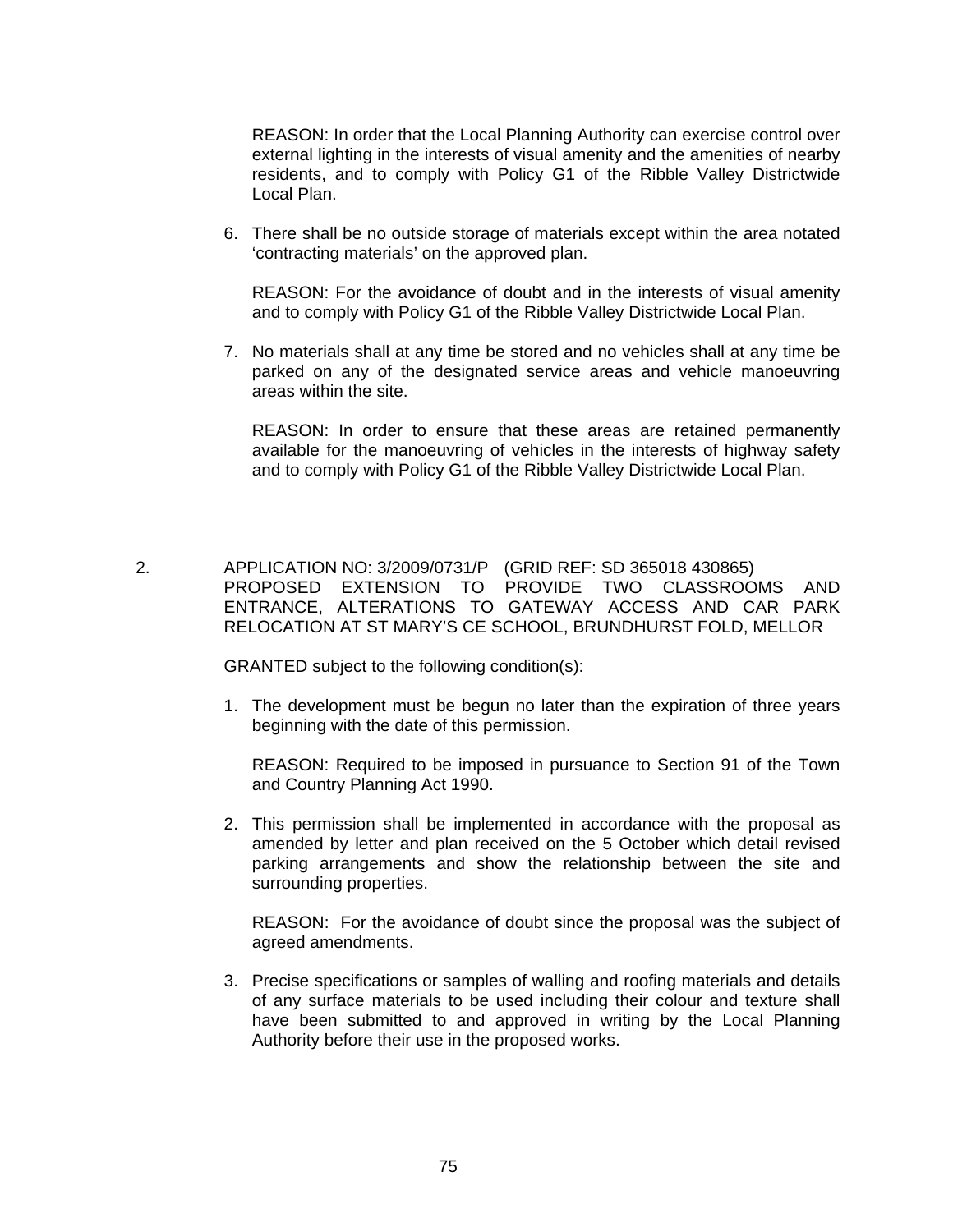REASON: In order that the Local Planning Authority may ensure that the materials to be used are appropriate to the locality in accordance with Policy G1 of the Ribble Valley Districtwide Local Plan.

4. Prior to commencement of development a tree protection monitoring procedure, including a timescale for site visits and remedial tree works shall be submitted to and agreed in writing by the Local Planning Authority.

Prior to commencement of any site works, including delivery of building materials and excavations for foundations or services all trees identified shall be protected in accordance with the BS5837 [Trees in Relation to Construction] the details of which shall be agreed in writing by the Local Planning Authority.

 A root protection zone of at least 8.5m (measured from the centre of the trunk) shall be implemented and maintained during the development to protect the Sycamore tree T1 in the Church Lane, Mellor 1991 Tree Preservation Order. Physical protection shall be in accordance with BS5837 and remain in place until all building works have been completed and all excess materials have been removed from site including soil/spoil and rubble.

 During the building works no excavations or changes in ground levels shall take place, no building materials/spoil/soil/rubble shall be stored or redistributed within the protection zone of the seven conifers growing along the boundary of the car park.

 No tree surgery or pruning shall be implemented with out prior written consent, which will only be granted when the local authority is satisfied that it is necessary, will be in accordance with BS3998 for tree work and carried out by an approved arboricultural contractor.

 REASON: In order to ensure that any trees affected by development and included in a Tree Preservation Order considered to be of visual, historic or botanical value are afforded maximum physical protection from the adverse affects of development in accordance with Policies G1 and ENV13 of the Districtwide Local Plan.

## NOTE(S):

1. This consent requires the construction, improvement or alteration of an access to the public highway. Under the Highways Act 1980 Section 184 the County Council as Highway Authority must specify the works to be carried out. Only the Highway Authority or a contractor approved by the Highway Authority can carry out these works and therefore before any access works can start you must contact the Environment Directorate for further information by telephoning Area Surveyor East 01254 823831 or writing to the Area Surveyor East, Lancashire County Council, Area Office, Riddings Lane, Whalley, Clitheroe BB7 9RW quoting the planning application number.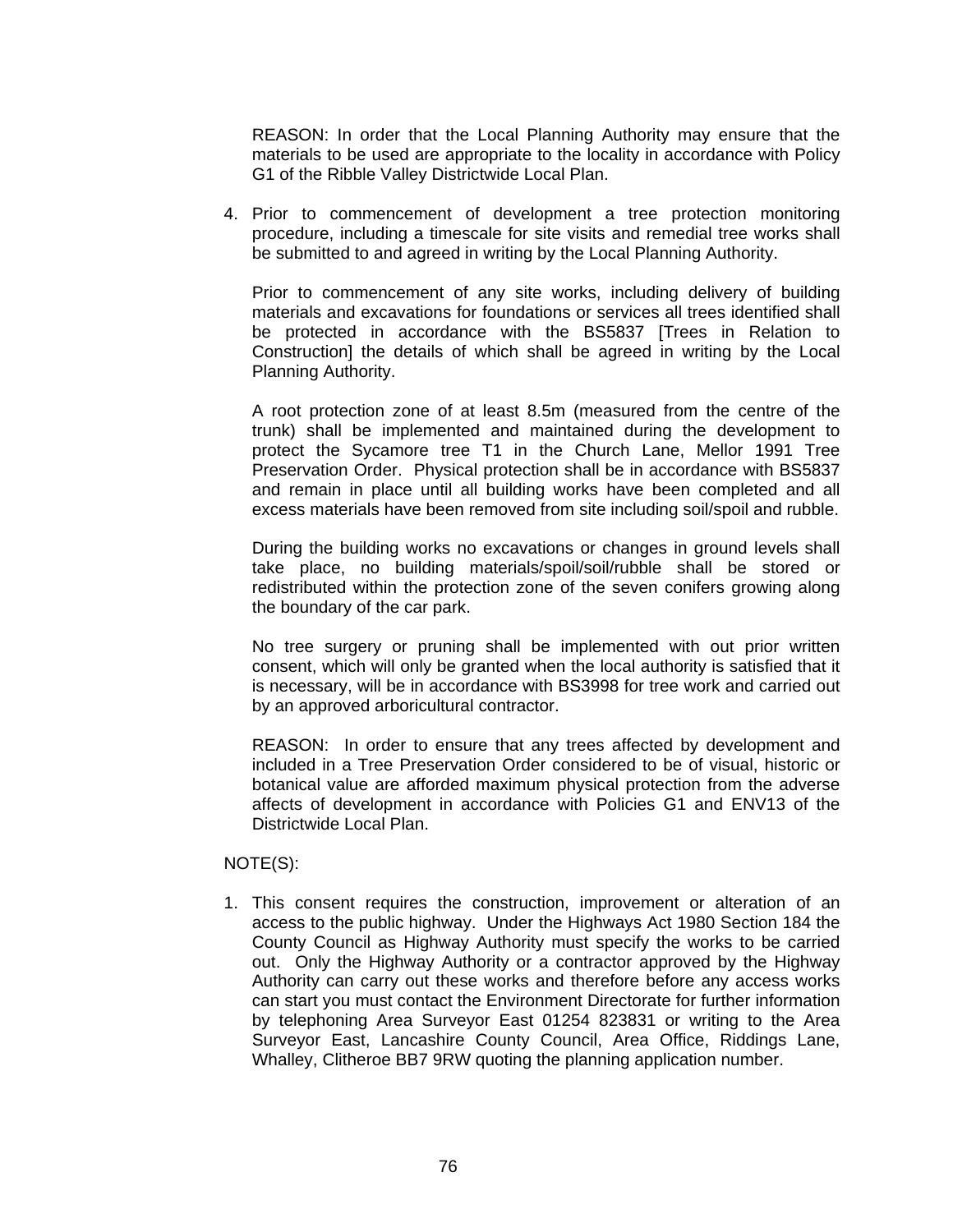3. APPLICATION NO: 3/2009/0794/P (GRID REF: SD 364963 435237) PROPOSED CHANGE OF CONDITION NO 2 OF PLANNING PERMISSION 3/2007/0570/P SO THAT THE HOURS OF USE WILL BE RESTRICTED TO BETWEEN 8AM AND 6.30PM ON ANY DAY, AND UNTIL 11.30PM ON NO MORE THAN THREE OCCASIONS PER CALENDAR MONTH; AND TO ALTER CONDITION NO 3 TO REMOVE THE RESTRICTION ON SELLING ONLY HOT AND COLD DRINKS AND COLD FOOD (RE-SUBMISSION) AT THE CARMEN ROSE, THE OLD BARN, CHURCH STREET, RIBCHESTER

GRANTED subject to the following replacement conditions:

1. The use of the premises in accordance with this permission shall be restricted to the hours between 8am and 6.30pm on any day, and until 11.30pm on no more than 3 days in each calendar month. During all the permitted evening events, all customers shall be accommodated within the building, and the garden area shall not be used by customers after 6pm on any day of the year (except for a maximum of 3 days a year when the garden can be used by customers up until 2330 hours).

 REASON: In the interests of the amenities of nearby residents and to comply with Policy G1 of the Ribble Valley Districtwide Local Plan.

2. The tearoom use hereby permitted shall be restricted to the ground floor of the building and the garden area only, and there shall be no hot food takeaway facility offered at the premises unless a further planning permission has first been granted in respect thereof.

 REASON: As the use of more of the building for this particular use, or the establishment of a hot food takeaway facility, would be inappropriate in this location and detrimental to the character of the area and the amenities of local residents contrary to Policy G1 of the Ribble Valley Districtwide Local Plan.

(Mr Barrow spoke in favour of the above application)

 4. APPLICATION NO: 3/2009/0796/P (GRID REF: SD 376952 444135) CHANGE OF USE FROM PRIVATE LOUNGE TO A CAFÉ INCLUDING A NEW ENTRANCE AT 2 DOWNHAM ROAD, CHATBURN, LANCASHIRE, BB7 4AU

GRANTED subject to the following conditions:

1. The development must be begun not later than the expiration of three years beginning with the date of this permission.

 REASON: Required to be imposed pursuant to Section 91 of the Town and Country Planning Act 1990.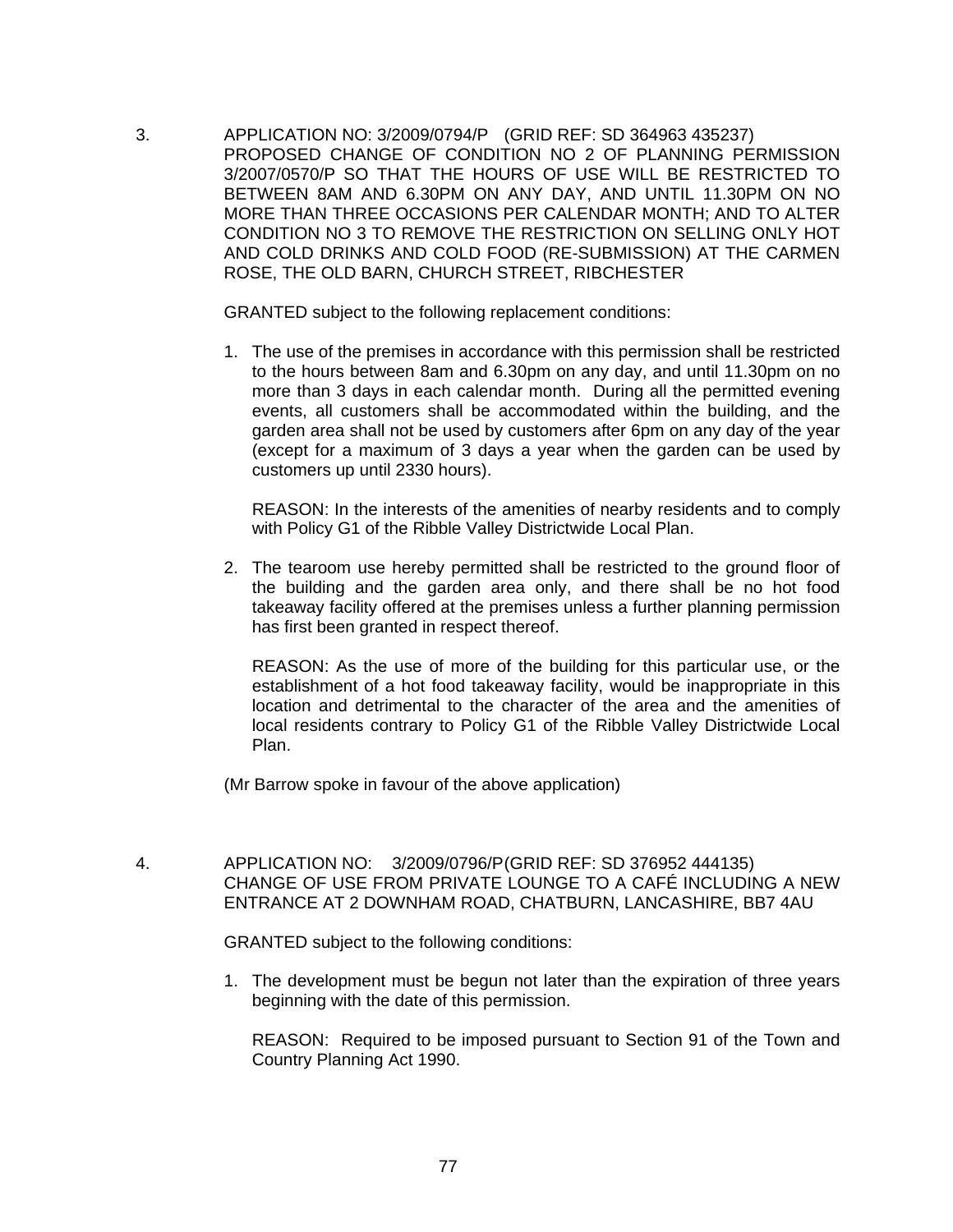2. The use of the premises as an A3 Use, in accordance with this permission, shall be restricted to the hours between 0900 to 1730 Monday to Saturday, and 1000 to 1600 on Sundays and bank holidays.

 REASON: To comply with Policy G1 of the Ribble Valley Districtwide Local Plan. The use of the premises outside these hours could prove injurious to the character of the area and in order to safeguard residential amenities.

3. The proposed new door and window frame shall be in timber and retained as such in perpetuity. Notwithstanding the details submitted, samples of the materials and colour of the paint to be used shall have been submitted to and approved in writing by the Local Planning Authority before their use in the proposed works.

 REASON: To comply with Policies G1 and ENV16 of the Ribble Valley Districtwide Local Plan to ensure a satisfactory standard of appearance in the interests of visual amenity.

4. Notwithstanding the submitted details, full details of the proposed railings to be inserted in the existing opening in the wall facing onto Downham Road shall have been submitted to and approved in writing by the Local Planning Authority before their use in the proposed works, and retained as such in perpetuity.

 REASON: To comply with Policies G1 and ENV16 of the Ribble Valley Borough Council Districtwide Local Plan to ensure a satisfactory standard of appearance in the interests of visual amenity.

5. This permission shall be implemented in accordance with the proposal as amended by letter and plan received on the 29 October 2009.

 REASON: For the avoidance of doubt since the proposal was the subject of agreed amendments.

6. This permission shall inure for the benefit of the owner/s and/or proprietor of the adjoining business, Hudson's Ices, only and not for the benefit of the land nor any other person or persons, whether or not having an interest in the land, and it shall not be used as a separate unit.

 REASON: The separation of the development from the adjacent retail unit could be injurious to highway safety, and to the visual amenities and character of the area and would require further consideration by the Local Planning Authority.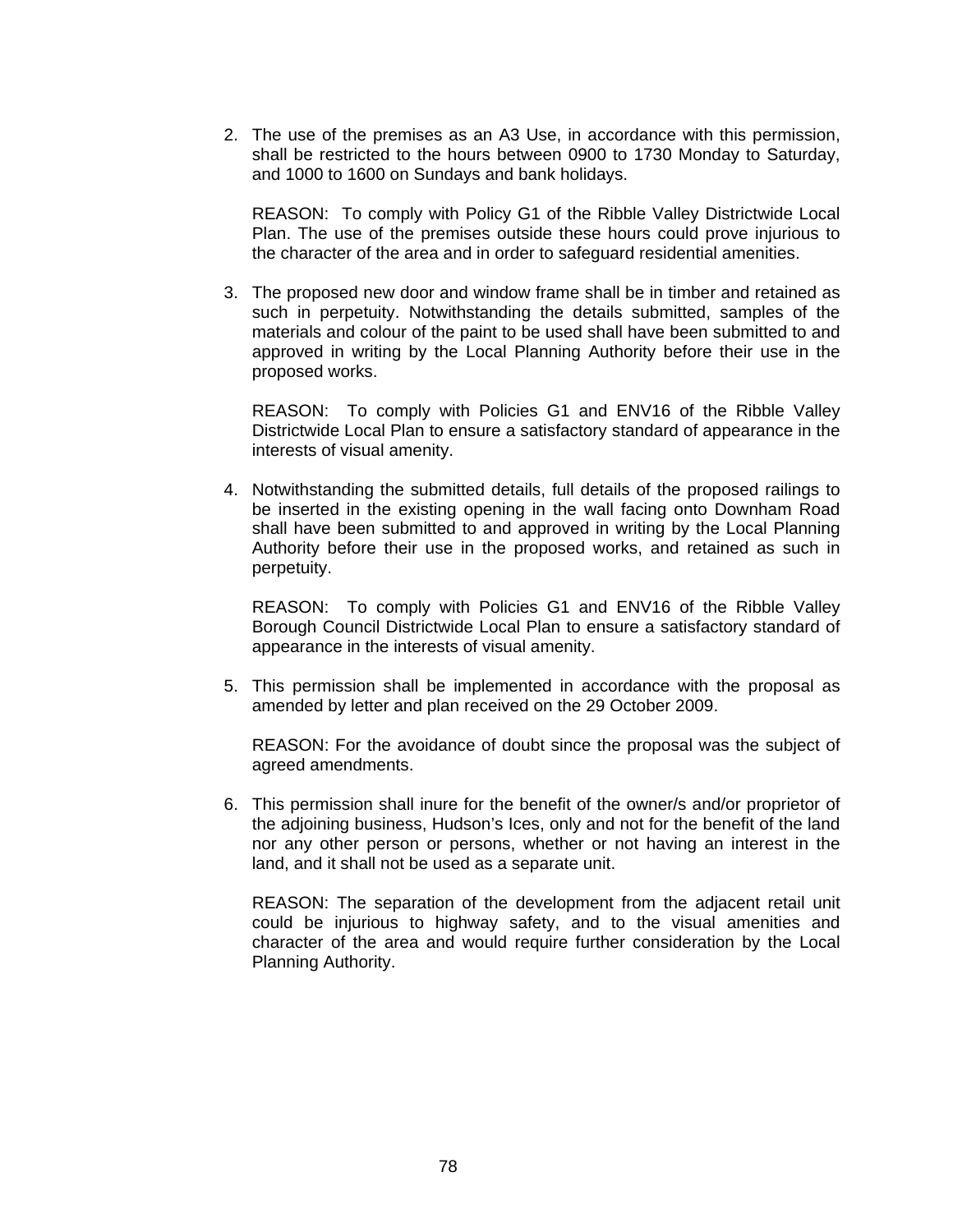5. APPLICATION NO: 3/2009/0821/P (GRID REF: SD 360533 437511) DEVELOPMENT OF SEVEN PROPERTIES AS FOLLOWS:- 2 NO. TWO BEDROOM BUNGALOWS (57 SQ.M.), 1 NO. 2 BEDROOM BUNGALOW (59 SQ.M.), 4 NO. TWO-STOREY TERRACED, TWO BEDROOM HOUSES (59 SQ.M.) AT LAND AT THE END OF SEVERN STREET, LONGRIDGE, LANCASHIRE.

GRANTED subject to the following condition(s):

1. The development must be begun not later than the expiration of three years beginning with the date of this permission.

 REASON: Required to be imposed pursuant to Section 91 of the Town and Country Planning Act 1990J04.

2. Notwithstanding the submitted details, prior to the commencement of development, precise specifications and samples of walling and roofing materials and details of any window and door surrounds including materials to be used in the approved development shall have been submitted to and approved by the Local Planning Authority before their use in the proposed works.

 REASON: In order that the Local Planning Authority may ensure that the materials to be used are appropriate to the locality in accordance with Policy G1 of the Ribble Valley Districtwide Local Plan and the adopted Supplementary Planning Guidance - "Extensions and Alterations to Dwellings".

3. This permission shall be implemented in accordance with the proposal as amended by letter and plan received on 4 November 2009.

 REASON: For the avoidance of doubt since the proposal was the subject of agreed amendments, to secure the closure of the access from Mersey Street to the site.

4. The new road between the site and Severn Street shall be constructed in accordance with the Lancashire County Council Specification for Construction of Estate Roads to at least base course level before any development takes place within the site.

 REASON: To comply with Policies G1 and T1 of the Ribble Valley Districtwide Local Plan and to ensure that satisfactory access is provided to the site before the development hereby permitted becomes operative.

5. The proposed new highway extension to Severn Street, car parking spaces, manoeuvring areas and all other highway improvements indicated on the amended site plan submitted on the 4 November 2009, drawing no. 10, revision A, shall be surfaced or paved, marked out and completed in accordance with this site plan, before the occupation of the dwellings hereby approved. Details of the surfacing or paving shall have been submitted to and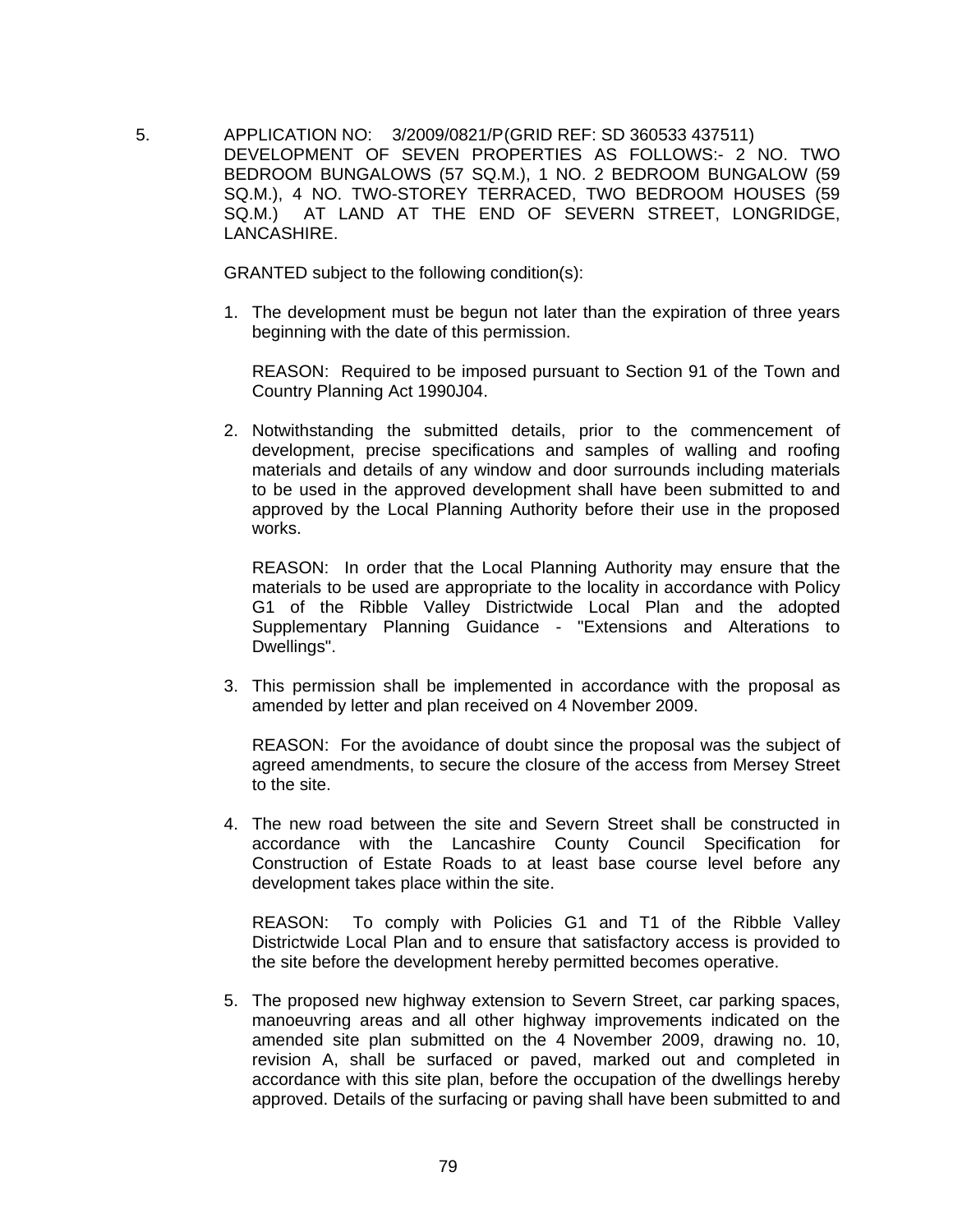approved by the Local Planning Authority before their use in the proposed works.

 REASON: To comply with Policies G1 and T1 of the Districtwide Local Plan and to allow for the effective use of the parking areas.

6. The layout of the development shall include provisions to enable vehicles to enter and leave the highway in forward gear and such provisions shall be laid out in accordance with the details indicated on the approved plan and the vehicular turning space shall be laid out and be available for use before all residential units are occupied.

 REASON: To comply with Policy G1 of the Ribble Valley Districtwide Local Plan. Vehicles reversing to and from the highway are a hazard to other road users.

7. The proposed new boundary wall indicated on the amended site plan, drawing no. 14, revision A, in between the development site and Mersey Street, shall remain so in perpetuity, unless otherwise agreed in writing by the Local Planning Authority.

 REASON: In order to retain a suitable screen between the adjacent neighbouring properties, in the interests of protecting residential amenity.

8. Notwithstanding the provisions of the Town and Country Planning (General Permitted Development) Order 2008 (or any Order revoking or re-enacting that Order) any future extensions and/or alterations to the dwellings including any development within the curtilage as defined in Schedule 2 Part 1 Classes B to E shall not be carried out without the formal written consent of the Local Planning Authority.

 REASON: In the interests of the amenity of the area in accordance with Policies G1 and H10 of the Ribble Valley Districtwide Local Plan.

9. Notwithstanding the provisions of the Town and Country Planning (General Permitted Development) Order 2008 (or any Order revoking or re-enacting that Order) any future additional structures, hard standing or fences as defined in Schedule 2 Part I Class F and Part II Class A, shall not be carried out without the formal written consent of the Local Planning Authority.

 REASON: In order that the Local Planning Authority shall retain effective control over the development in accordance with Policy G1 of the Ribble Valley Districtwide Local Plan and in the interests of safeguarding any adjacent residential amenity or visual amenity.

10. Unless otherwise agreed in writing with the Local Planning Authority, the development shall be carried out in strict accordance with the recommendations of the bat survey and report submitted with the application dated 5 October 2009.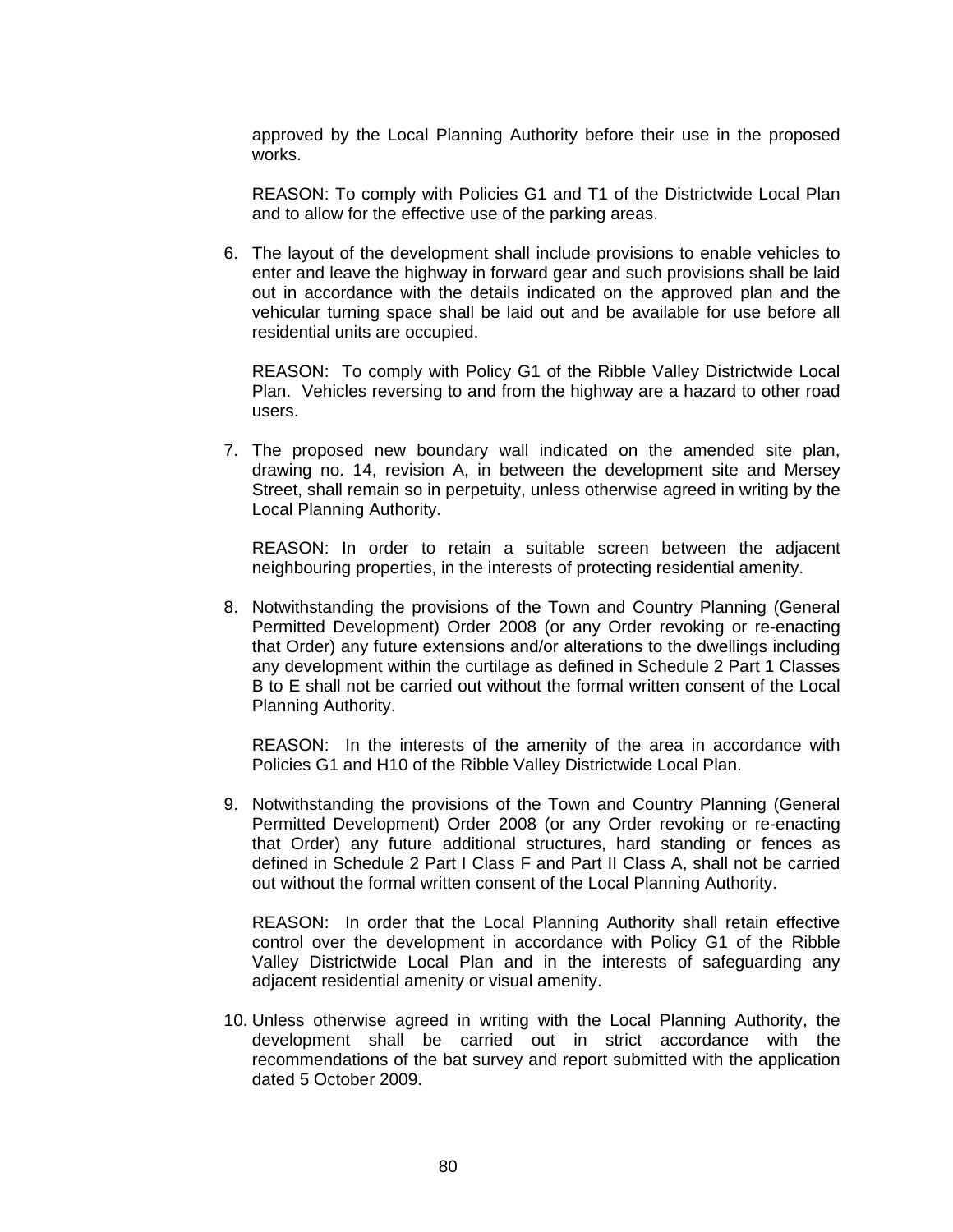REASON: To comply with policies G1 and ENV7 of the Ribble Valley Districtwide Local Plan ensuring that no species/habitat protected by the Wildlife and Countryside Act 1981 are destroyed.

NOTE(S):

- 1. This consent requires the construction, improvement or alteration of an access to the public highway. Under the Highways Act 1980 Section 184 the County Council as Highway Authority must specify the works to be carried out. Only the Highway Authority or a contractor approved by the Highway Authority can carry out these works and therefore before any access works can start you must contact the Environment Directorate for further information by telephoning Area Surveyor East 01254 823831 or writing to the Area Surveyor East, Lancashire County Council, Area Office, Riddings Lane, Whalley, Clitheroe BB7 9RW quoting the planning application number.
- 6. APPLICATION NO: 3/2009/0848/P (GRID REF: SD 373257 436432) PROPOSED ERECTION OF ONE DETACHED DWELLING IN SIDE GARDEN WITH NEW ACCESS (RESUBMISSION) AT 1 THE GROVE, WHALLEY

GRANTED subject to the following conditions:

1. The development must be begun no later than the expiration of three years beginning with the date of this permission.

 REASON: Required to be imposed in pursuance to Section 91 of the Town and Country Planning Act 1990.

2. This permission shall be implemented in accordance with the proposal as amended by letter and plan received on the 2 November 2009.

 REASON: For the avoidance of doubt since the proposal was the subject of agreed amendments.

3. Prior to the first occupation of the dwelling hereby permitted, the garage for the proposed dwelling and the accesses and driveways/parking areas for both the existing and proposed dwellings shall have been provided in accordance with the approved plans. Thereafter, these facilities shall be retained permanently clear of any obstruction to their designated purpose.

 REASON: In the interest of highway safety and to comply with Policy G1 if the Ribble Valley Districtwide Local Plan.

4. Notwithstanding the provisions of the Town and Country Planning (General Permitted Development) (Amendment) (No 2) (England) Order 2008 (or any Order revoking or re-enacting that Order) any future extensions and/or alterations to the dwelling including any development within the curtilage as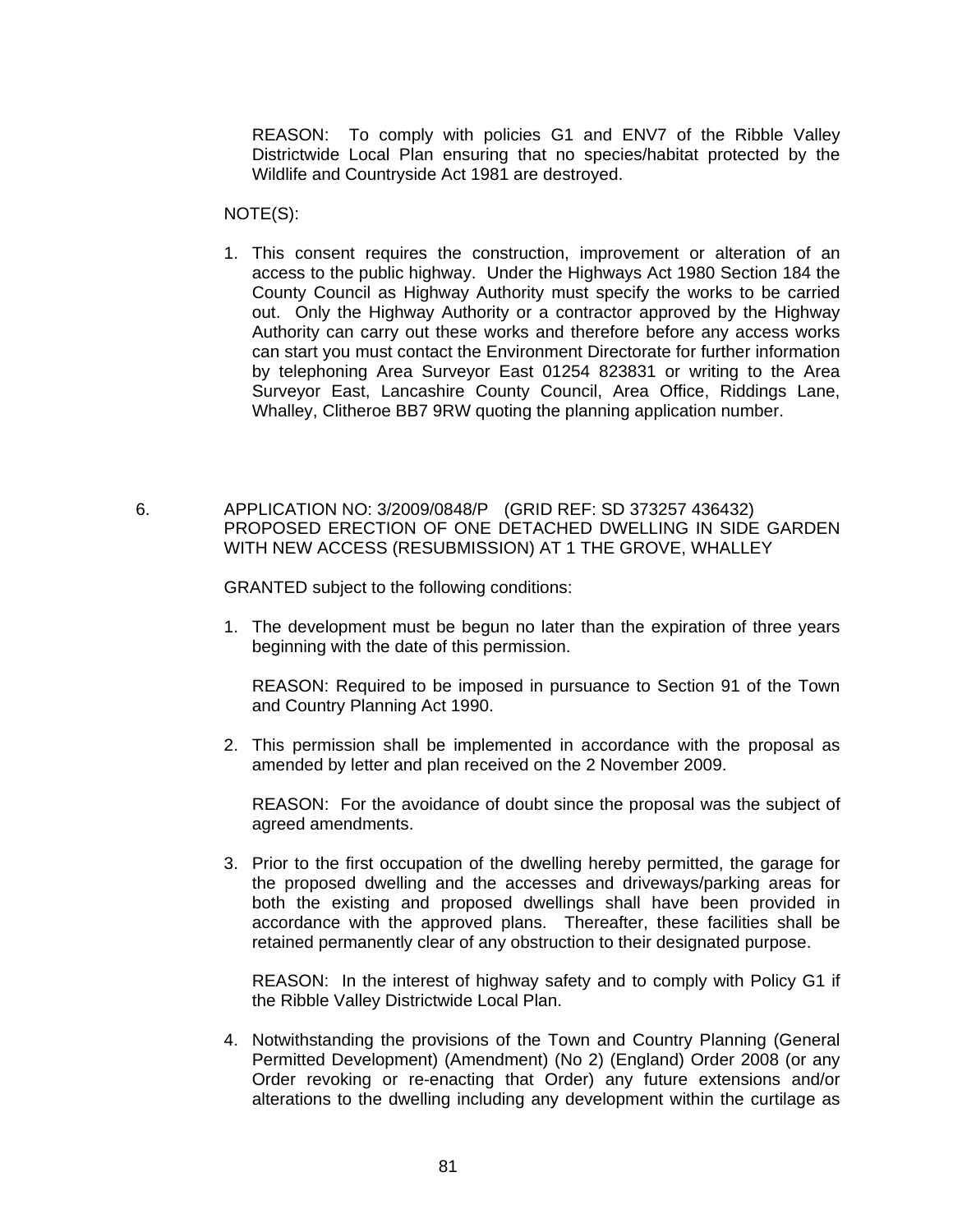defined in the schedule to Part 1 Classes A to E shall not be carried out unless a further planning permission has first been granted in respect thereof.

 REASON: In the interests of the amenity of the area in accordance with Policy G1 of the Ribble Valley Districtwide Local Plan.

(Mr Kinder spoke in favour of the above application. Mr Bury spoke against the above application)

 7. APPLICATION NO: 3/2008/0826/P (GRID REF: SD 372537 437331) PROPOSED ERECTION OF 39 DWELLINGS COMPRISING A MIXTURE OF TWO TO FIVE BEDROOM HOUSES AT CALDERSTONES PARK, PENDLE ROAD, WHALLEY

> That Committee be minded to approve the application subject to the following conditions and therefore DEFER and DELEGATE to the Director of Development Services in liaison with the Chairman of Planning and Development Committee to negotiate the satisfactory completion of a Section 106 Agreement to deal with the affordable housing elements, planning issues, public open space contribution and transport contributions.

> 1. This permission shall be implemented in accordance with the proposal as amended by letter and plan received on the 25 September 2009.

 REASON: For the avoidance of doubt since the proposal has been the subject of agreed amendments which also include details of renewable energy provision within the scheme.

2. Precise specifications or samples of walling and roofing materials and details of any surface materials to be used including their colour and texture shall have been submitted to and approved in writing by the Local Planning Authority before their use in the proposed works.

 REASON: In order that the Local Planning Authority may ensure that the materials to be used are appropriate to the locality in accordance with Policy G1 of the Ribble Valley Districtwide Local Plan and the adopted Supplementary Planning Guidance – "Extensions and Alterations to Dwellings".

3. Prior to commencement of any site works a tree protection monitoring procedure including a timescale for site visits and remedial tree works shall be agreed in writing with the Local Planning Authority. Prior to commencement of any site works, including delivery of building materials and excavations for foundations or services all trees identified shall be protected I accordance with the BS5837 [Trees in Relation to Construction] the details of which shall be agreed in writing.

 A protection zone 12 x the DBH covering at least the entire branch spread of the tree(s) [the area of the root soil environment from the centre of the trunk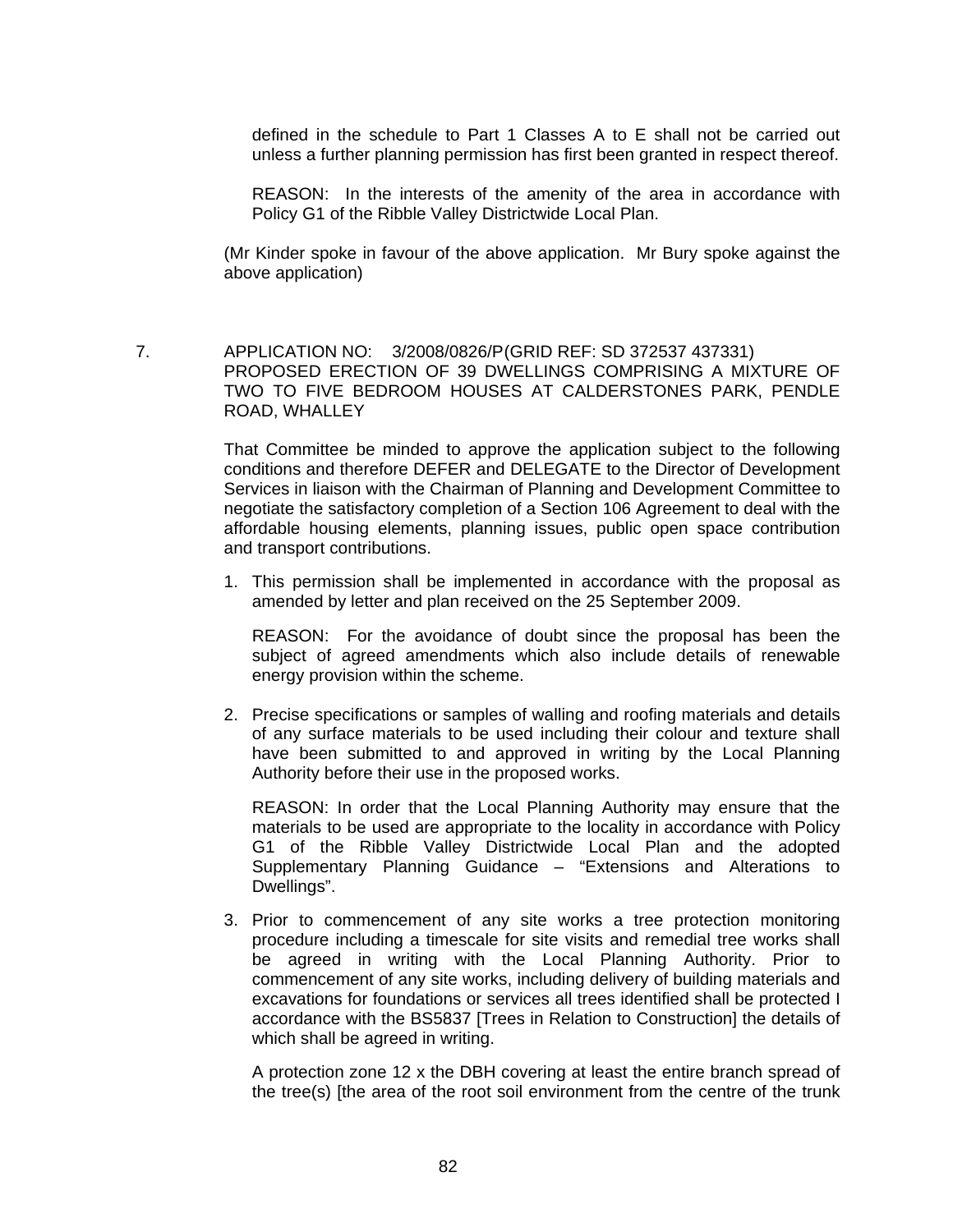to the edge of the branch spread] shall be physically protected and remain in place until all building work has been completed and all excess materials have been removed from site including soil/spoil and rubble.

 During the building works no excavations or changes in ground levels shall take place and no building materials/spoil/soil/rubble shall be stored or redistributed within the protection zone, in addition no impermeable surfacing shall be constructed within the protection zone.

 No tree surgery or pruning shall be implemented with out prior written consent, which will only be granted when the local authority is satisfied that it is necessary, will be in accordance with BS3998 for tree work and carried out by an approved arboricultural contractor.

 REASON: In order to ensure that any trees affected by development and included in a Tree Preservation Order/ Conservation area/considered to be of visual, historic or botanical value are afforded maximum physical protection from the adverse affects of development.

4. The proposed garages shall not be used for any purpose (including any purpose ordinarily incidental to the enjoyment of the dwelling house as such) which would preclude its use for the parking of a private motor vehicle.

 REASON: In the interest of visual amenity and to facilitate adequate vehicle parking facilities to serve the dwelling in accordance with Policy G1 of the Ribble Valley Districtwide Local Plan.

5. Notwithstanding the provisions of the Town and Country Planning (General Permitted Development) Order 1995 (or any such order revoking or reenacting that order) any fences as defined in Schedule 2 Part II Class A, shall not be carried out without the formal written consent of the Local Planning Authority. This is in relation to plots 12, 13, 15, 16, 17 and 18 with the boundary elevation facing the public open space land shown on drawing 02- 01D.

 REASON: In order that the Local Planning Authority shall retain effective control over the development in accordance with Policy G1 of the Ribble Valley Districtwide Local Plan and in the interests of visual amenity.

6. Unless otherwise agreed in writing with the Local Planning Authority the development shall be carried out in strict accordance with the recommendations of the bat survey and report submitted with the application dated 23 April 2009.

 REASON: To comply with Policies G1 and ENV7 of the Ribble Valley Districtwide Local Plan ensuring that no species/habitat protected by the Wildlife and Countryside Act 1981 are destroyed.

7. The approved landscaping scheme shall be implemented in the first planting season following occupation or use of the development and shall be maintained thereafter for a period of not less than 5 years to the satisfaction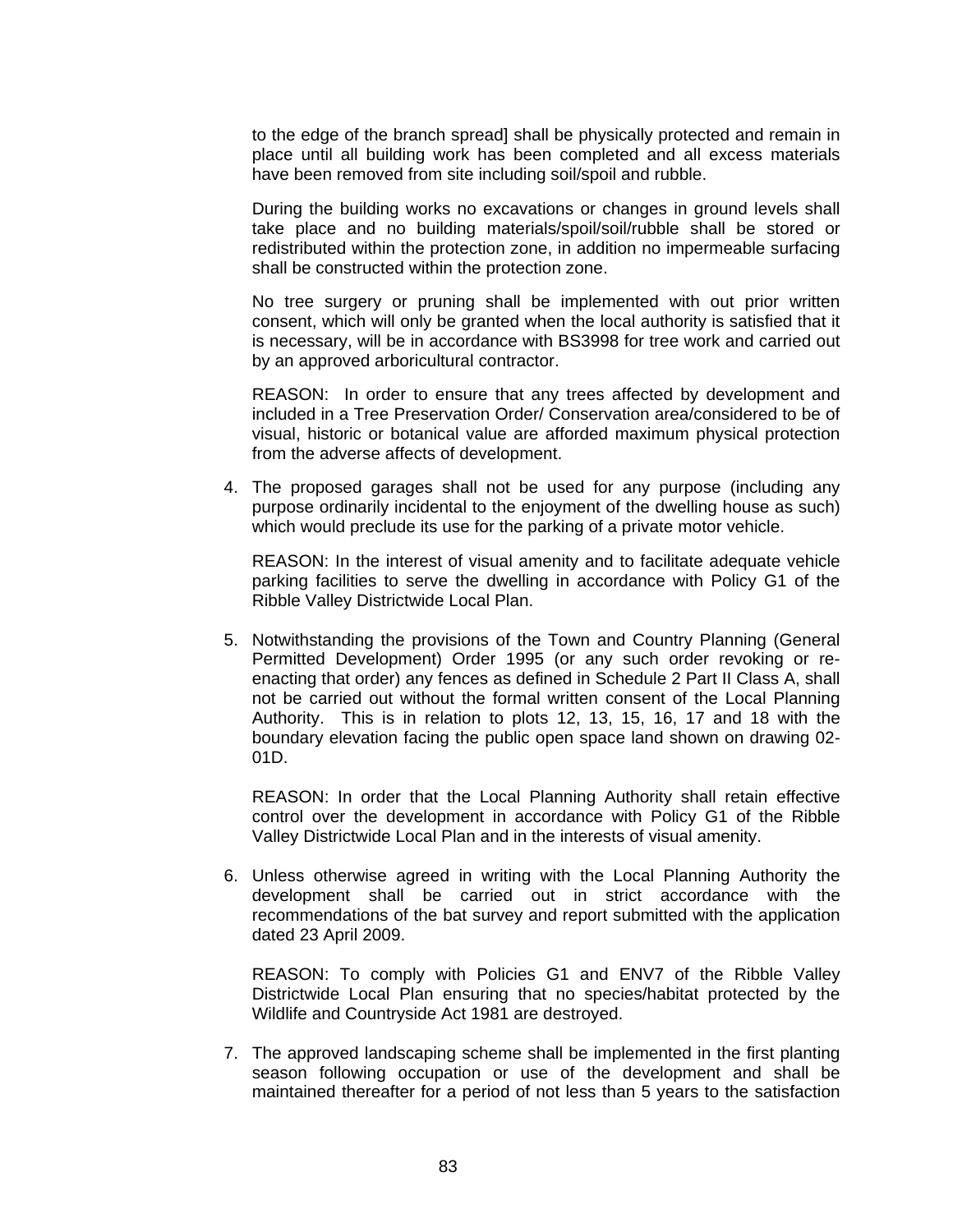of the Local Planning Authority. This maintenance shall include the replacement of any tree or shrub which is removed, or dies, or is seriously damaged, or becomes seriously diseased by a species of similar size to those originally planted.

8. No development approved by this permission shall be commenced until a scheme for the provision and implementation of a surface water regulation system has been approved by the Local Planning Authority. The scheme shall be completed in accordance with the approved plans.

 REASON: To reduce the increased risk of flooding in accordance with Policy G1 of the Ribble Valley Districtwide Local Plan.

9. This permission shall be read in conjunction with and implemented in accordance with the Section 106 Agreement dated …..

 REASON: For the avoidance of doubt since the proposal has been the subject of a Section 106 Agreement dealing with affordable housing, public open space and off site highway contributions.

10. Prior to commencement of development a detailed scheme showing the incorporation of a junction table at the junction of the access road and Pendle Avenue as well as details of interactive signing on Mitton Road shall be submitted to and approved in writing by the Local Planning Authority and implemented before occupation of the first dwelling.

 REASON: In the interests of highway safety and to comply with Policy G1 of the Ribble Valley Districtwide Local Plan.

(Mrs Ryan spoke in favour of the above application. Mr Bury spoke against the above application)

635 PLANNING APPLICATION/ENFORCEMENT STATISTICS REPORT - QUARTER 2 – JULY 2009 TO SEPTEMBER 2009

> Committee considered a report on planning applications and enforcement statistics for quarter 2 (July to September 2009).

> The Building and Development Control Manager commented that the report was evidence that the decisions being taken by Committee when referred to appeal were being upheld by inspectors. He also felt that in almost every area, national targets were currently being achieved.

RESOLVED: That the report be noted.

- 636 APPEALS
	- (a) 3/2008/1029/P Proposed construction of two agricultural workers dwellings, extension of farm track and alteration to accesses and parking - Appeal dismissed.